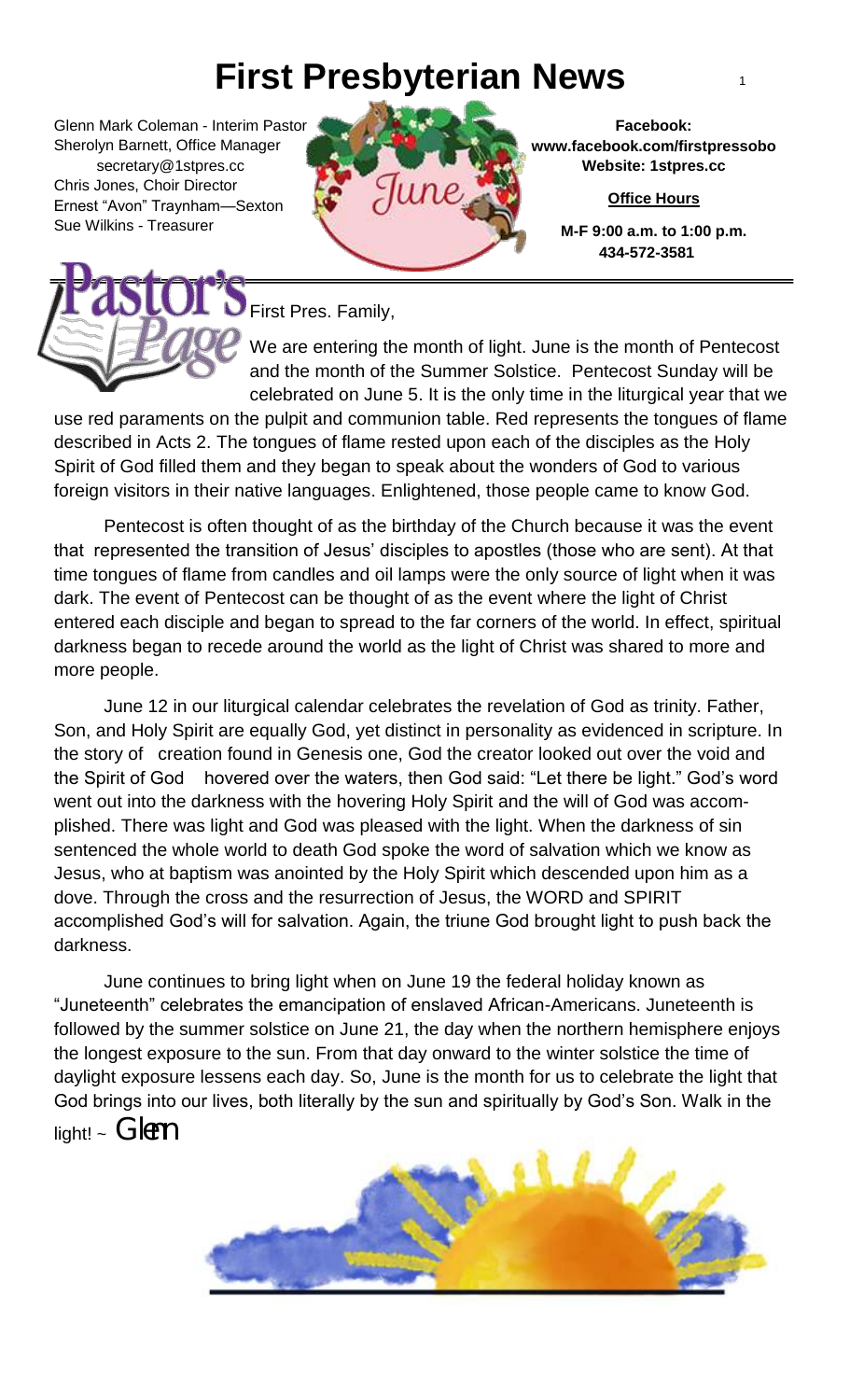

2 **Celebrating Graduates -** In addition to our recognition of our HS graduates on June 5<sup>th</sup>, we would like to recognize other graduates in our July newsletter. Please let the Church know if there are any graduates; a church member, child, grandchild, or anyone else that we could recognize. All we need is a short summary including name, school of graduation, degree, and future plans. You can send to Sherolyn at **Sour**<br>Graduates **[secretary@1stpres.cc](mailto:secretary@1stpres.cc)** or Colter Wickemeyer at [wickemeyer3@comcast.net.](mailto:wickemeyer3@comcast.net) Please have this information to the office by June 20th.

**Summer Office Hours -** Office hours during the summer will be Monday thru Thursday from 9 am - 2 pm. With the office being closed on Fridays for the months of June, July, and August. In September the office will resume normal 9 am - 1 pm hours Monday through Friday.



**Prayer List** - Ginny Troy fell and broke her leg in May. She had surgery and as of this writing is in rehab. Connie Troy, Terri Hazelwood's mother-inlaw passed on to be with the Lord. Tee Godbold's grandson will have surgery for a sports knee injury on June 8. Robert Hughes "Smokey" - Bob and Joanna's son, had colon surgery complications. He is healing and doing much better. Mark Trickey passed away suddenly. Laurie Morris had MRI and tests showed improvement. Kim Albert to better tolerate new medications. Several of our church members had COVID, but all have recovered and doing well :Lorene and Dabney Gilliam; Joanie, Ashton, and Colby Cranford; Winston, Whitney, Caroline, and Joanna Harrell. Don Cherry doing better after his shoulder surgery. Glola Osborne passed, prayers for her family. Luanna Daniel is in need of continued prayers for healing. Ukraine continues to be in our prayers, as well as our country and all the shooting victims and their families.

**Community Choir -** Rehearsals for the annual Community Choir will begin Monday, June 6 at 7 pm at First Baptist Church. All voices are needed. A wonderful program will be performed later in the Summer.





**Opportunity to Serve** – First Presbyterian has offered to provide a dinner for the Prizery's Summerstock Theatre cast and crew on Thursday, July 21, in the early evening. There will be about 30 young people in attendance. We are looking for individuals to help in the following ways – planning/menu/grocery list, shopping, preparing food, serving, clean up. If you can be involved in any way, please contact Kim Albert who is coordinating (434-579-5011 or kalbert@ntelos.net).

**Manse Fund**- The Session has approved the collection of funds to help pay for the renovation and restoration of the Manse. There are monies that will not be paid by the insurance company, such as deductibles under our policy, and extra expenses incurred as a result of the fire, and it is these costs we are targeting with this fund. Once we know an estimate of costs, we will let you know the amount we will need, but funds can now be sent in and designated "Manse Fund" so we will be able to take care of these expenses. The Manse Fund will be a restricted fund only used for expenses caused by the fire and the restoration and maintenance of the Manse.



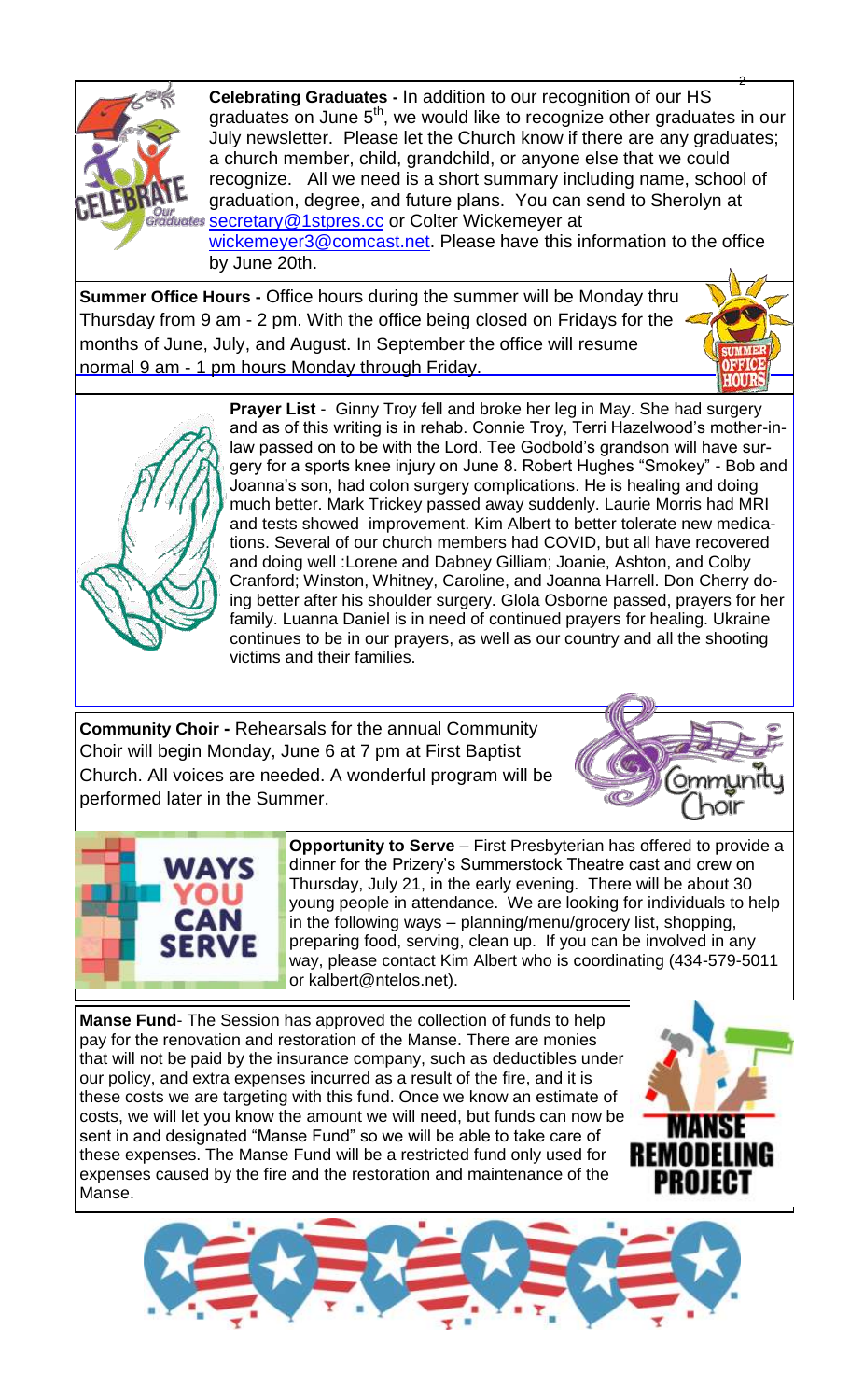

*June 5 - Day of Pentecost Sermon Title: "Our Helper, the Holy Spirit" Scriptures: Acts 2:1-21; Romans 8:14-17*

*June 12 - Trinity Sunday Sermon Title: "Continuing Education" Scriptures: Psalm 8; John 16:12-15*

*June 19 - Second Sunday after Pentecost*  **Sermon Title: "***Real Religion" Scriptures: 1 Kings 18:20-21; Galatians 1:1-12*

*June 26 - Third Sunday after Pentecost Sermon Title: "Get Up and Go, For You are Blessed" Scriptures: 1 Kings 19:1-18; Galatians 3:23-29*

*July 3 - Fourth Sunday after Pentecost Sermon Title: "Following and Leading" Scriptures: 2 Kings 2:1-2, 6-14; Galatians 2:15-21*



**PNC Update -** "Do Not Fear!" by Pastor Chuck Swindoll

## Scriptures: [Exodus 12:31–14:14](https://biblia.com/bible/nlt/Exod%2012.31%E2%80%9314.14)

 Humanly speaking, predicaments are terrible experiences. If you stay in one long enough, you will begin to question the very roots of your faith. By and by you'll begin to look for someone to blame; usually it'll be somebody in leadership.

 That's why I am extremely impressed with Moses' response. He didn't say, as most are prone to say, "God helps those who help themselves." People think that familiar saying comes from the Bible. It doesn't. It's from the pit. No, God helps *the helpless*!

 Note Moses' more biblical response in verse 13: "Do not fear!" What strange counsel. Can't you hear his fellow Israelites? "Hey, Moses, the Egyptians are around the corner. They've got chariots and bows and arrows and pointy spears. And you're saying, 'Don't fear'? What's the matter with you, man? Do you need a change in your eyeglass prescription? Can't you see they're coming? God, save us from this near-sighted shepherd!"

"Oh, I see them fine," Moses replied. "But I'm still saying to you, 'Don't fear!' "

 But Moses isn't done. After telling them not to be afraid, he has a second piece of counsel for his followers: "Stand still." And a third: "Watch." And a fourth: "The Lord will fight for you while you keep silent."

 Now, there's a prescription for people in an inescapable predicament! Don't be afraid, stand still, watch God come through, quit talking. The hardest is the fourth, because we just *have* to complain or tell somebody what a predicament we're in. But God doesn't need to be informed. He knows the predicament. He is simply waiting for us to calm down and keep silent. When you are in a cul-de-sac, led by God to that tight place, it is there you will discover some phenomenal surprises designed just for you. That's why Moses said, "Look, let's stand still.

There's a great blessing here for us that we'll miss if we turn tail and run."

 You know the common response to panic? First, we become afraid. Second, we run. Third, we fight. Fourth, we tell everybody.

 God's counsel is just the opposite. Don't be afraid. Stand still. Watch Him work. Keep quiet. It's then that He does His best work on our behalf. He takes over! He then handles our predicament opposite the way we'd do it. The Lord is tapping His foot, waiting for us to wait.

 Your PNC continues our search for our next pastor. We covet your prayers as we persevere in the task that you have entrusted to us. Grace and peace,

*Don Cherry.* 

PNC Chairman

THE LORD WILL FIGHT FOR YOU: YOU NEED ONLY TO BE STILL." **XODUS 14-14 NH** 

3

<u> wletcome</u>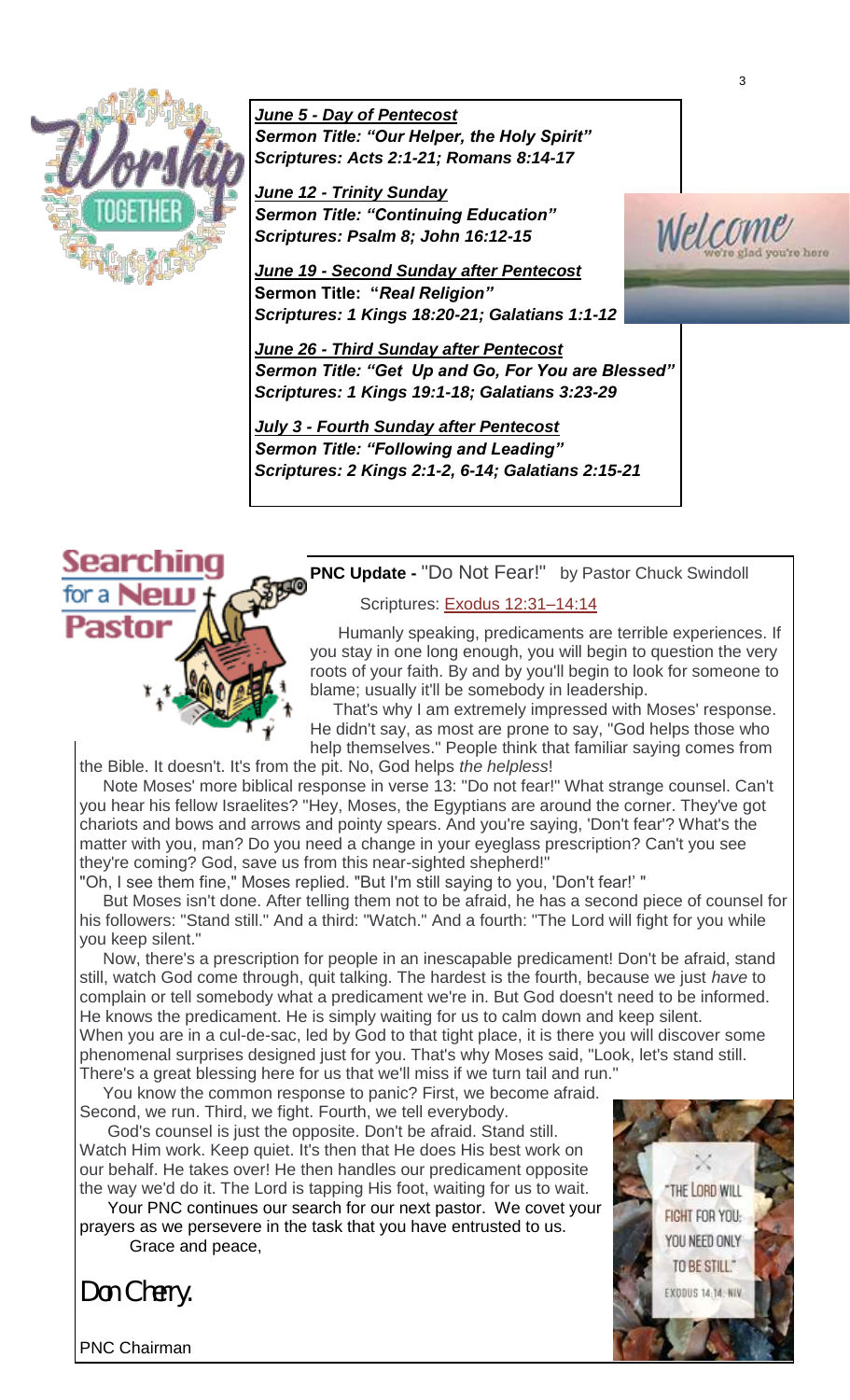## Happy Father's Day 44



As Father's Day approaches, I am ever grateful for a loving Father in Heaven. As I am studying the Old Testament, I am finding new "gems" that I had previously not seen.

I see a loving Father, who loves His children so much that He covenants with them to preserve them, and He continues to forgive them and welcome them back into the fold, even though they frequently forget Him and the covenants they made.

The children of Israel saw His hand helping them to be freed from Egypt, they witnessed Him providing food (ie: manna, water, quail).(Exodus 16) He was their cloud by day, and fire by night, protecting them all along the way. (Exodus 13:21)

They willingly agreed to follow His commands, they covenanted with Him. But in a short amount of time after seeing all these miracles they turned away and returned to Egypt in their hearts, worshiping idols, and wishing to return physically. They were concentrating on their current trials and not remembering their many blessings, nor the sufferings they had while in Egypt.

Even after seeing His hand miraculously rescuing them multiple times, they do not trust Him to help them as they enter the promised land. They feared the strength of the people who currently inhabited the area. Because of this, the Lord did not allow that generation to enter the promised land.

Though they were only 11 days journey away (see Deuteronomy 1:2), they wandered for 40 years.

I wonder how often I create my own wilderness, and though I may be only "11 days" away from glory and heaven, fail to trust Him and make it so that I must wander aimlessly for "40 years" before being allowed to enter the "promised land".



I've heard it said that the God of the Old Testament is angry and just.

But as I study, I see a God, who is loving and merciful. He wants all His children to be able to return home to Him. But, as mortal beings, we sin and get forgetful of our many blessings. Christ states "… how often would I have gathered thy children together, even as a hen gathereth her chickens under her wings, and ye would not!" (Matthew 23:37)

Isn't this just like us today? These stories are for us. As the Isrealites journeyed, we too are on a journey, here in mortality trying to get home to the "promised land". I know the Lord is guiding us and directing us and providing safety if we will but heed and follow His counsel. "Wherefore [we] must press forward with a steadfastness in Christ, having a perfect brightness of hope, and love of God …" for He is loving and "mighty to save". Yes, I am so grateful for the knowledge that He

is my Father, and He loves me, and all of us dearly. ~ *Sherolyn* 



Join us *for a Congregational Barbecue Dinner in the Garden of Frances and Rick Harrell* 

*1212 Sixth St. , South Boston, June 12 at 5:00 pm*

Please email or text Frances, by June 5, so enough food can be prepared for everyone.

*\* In case of rain it will move inside*

fharrell@gcronline.com or 575-2969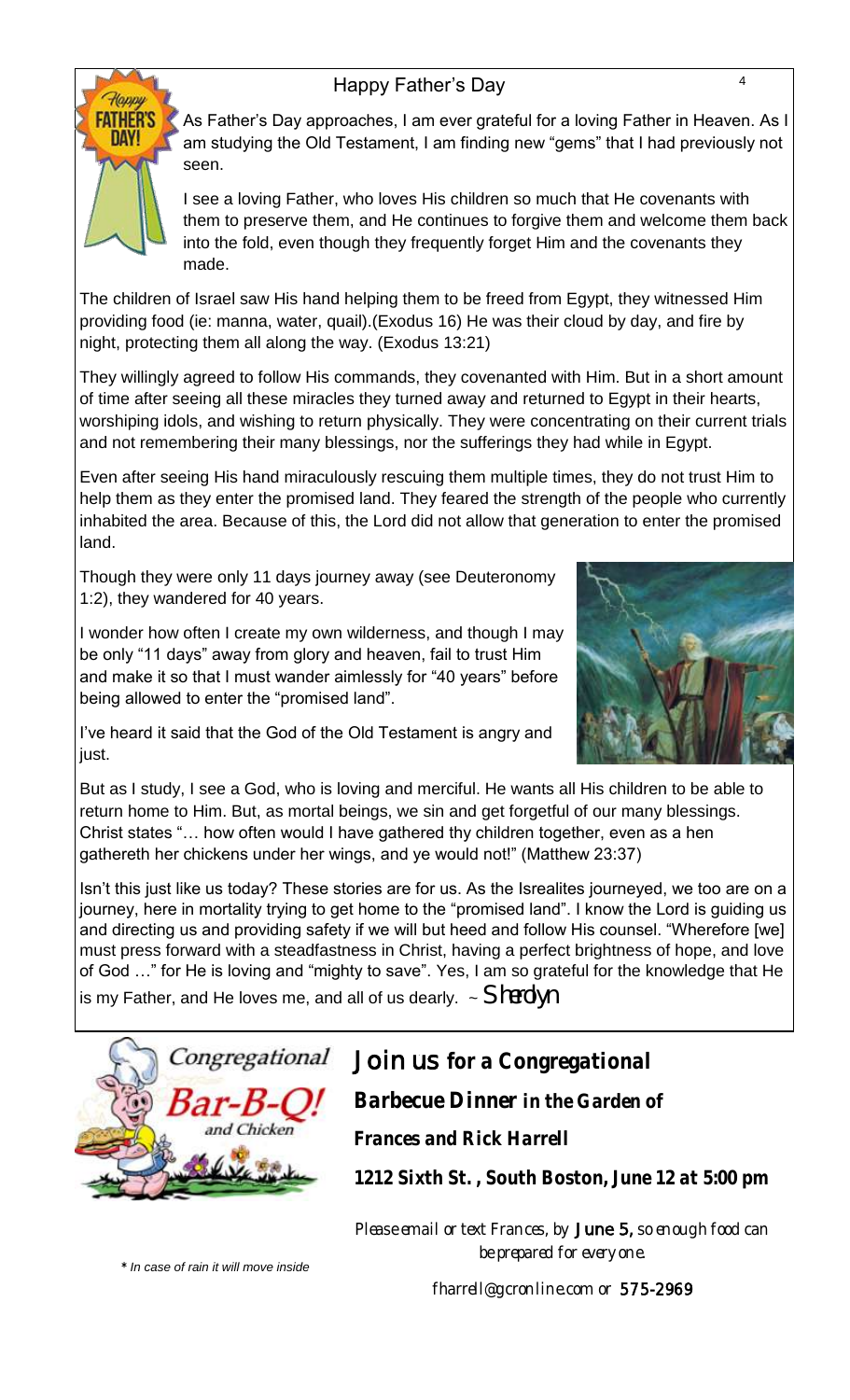

| Sun                                                                                                              | Mon                                 | Tue                                                        | Wed                                                    | Thu                    | Fri                                                    | Sat    |
|------------------------------------------------------------------------------------------------------------------|-------------------------------------|------------------------------------------------------------|--------------------------------------------------------|------------------------|--------------------------------------------------------|--------|
| 29<br>10:00 - Sunday<br><b>School</b><br>11:00 am-Worship                                                        | 30 Office Closed<br><b>IEMORIAL</b> | 31                                                         | June 1<br>12:00 Noon AA<br>6:00 pm NA<br>6:00 pm-Choir | June 2<br>8:00 pm - AA | June 3<br><b>Office Closed</b><br>12:00 PM AA          | June 4 |
| 5 - Graduate<br>Recognition<br>10:00 - Sunday<br><b>School</b><br>11:00 am-Worship                               | 6                                   | $\overline{7}$                                             | 8<br>12:00 Noon AA<br>6:00 pm NA<br>6:00 pm-Choir      | 9<br>8:00 pm - AA      | 10 <sup>1</sup><br><b>Office Closed</b><br>12:00 PM AA | 11     |
| 12<br>10:00 - Sunday<br><b>School</b><br>11:00 am Worship<br>5:00 pm - Garden<br><b>BBQ at Harrell's</b><br>home | 13                                  | 14                                                         | 15<br>12:00 Noon AA<br>6:00 pm-Choir                   | 16<br>8:00 pm - AA     | 17<br><b>Office Closed</b><br>12:00 PM AA              | 18     |
| 19-Father's Day<br>5 Cents a Meal<br>collection<br>10:00 - Sunday<br><b>School</b><br>11:00 am-Worship           | 20                                  | 21<br>Deacons & Elders<br>6:00 pm Deacons<br>7:00pm Elders | 22<br>12:00 Noon AA<br>6:00 pm NA<br>6:00 pm-Choir     | 23<br>$8:00 - AA$      | 24<br><b>Office Closed</b><br>12:00 PM AA              | 25     |
| 26<br>10:00 - Sunday<br><b>School</b><br>11:00 am-Worship                                                        | 27                                  | 28                                                         | 29<br>12:00 Noon AA<br>6:00 pm NA<br>6:00 pm-Choir     | 30<br>8:00 pm - AA     | July 1<br><b>Office Closed</b><br>12:00 PM AA          | July 2 |



- 1 Laylo Ridgeway
- 1 Lorene Gilliam 4 Corinne Williams\*
- 6 Carol Foster
- 6 Janet Adams
- 7 Kayte Temple Nelson
- 9 Paul Edmunds
- 12 Ken Cochran
- 12 Lauren Henderson
- 12 Jennifer Lee Miller
- 13 Robert Guthrie
- 16 Veronica Raney
- 20 Carol-Ann Lawson
- 20 Scott Carter
- 26 Jack Morgan
- 29 Grace T. Seat

If we don't have your birthday listed, please call the office and let us know.



\* In Memory